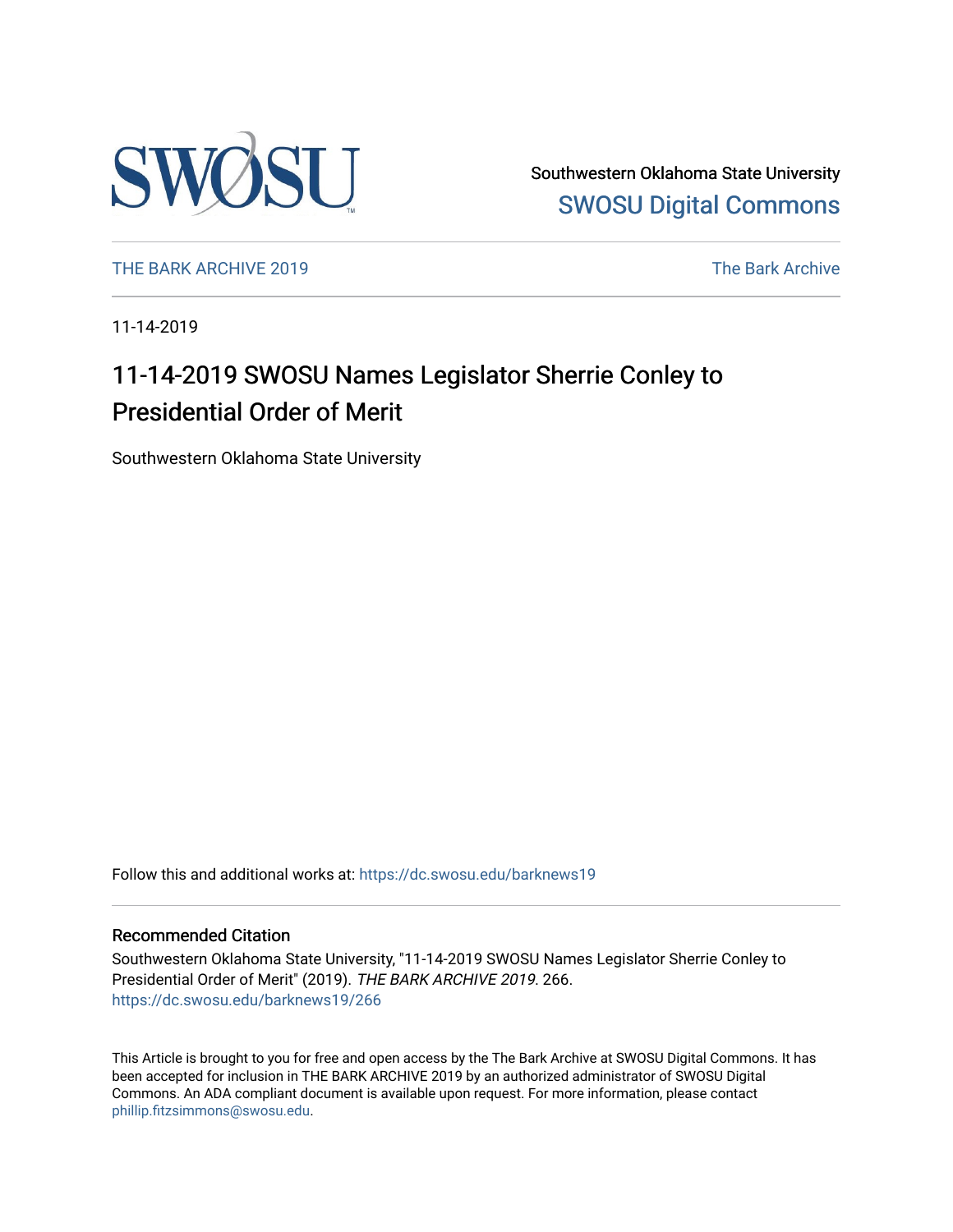

14 November, 2019

# **SWOSU Names Legislator Sherrie Conley to Presidential Order of Merit**



Southwestern Oklahoma State University alumnus Sherrie Conley of Newcastle is congratulated on her induction into the SWOSU Presidential Order of Merit by SWOSU Education Department Chair Dr. Ed Klein (left) and SWOSU President Dr. Randy Beutler.

Southwestern Oklahoma State University (SWOSU) with locations in Weatherford and Sayre is pleased to announce that Oklahoma State Representative Sherrie Conley of Newcastle has been named the 36 $^{\rm th}$  inductee into the SWOSU Presidential Order of Merit.

Conley, who represents Oklahoma House District 20, is an alumnus of the SWOSU Department of Education. She was inducted into the Order by SWOSU President Dr. Randy L. Beutler during a recent luncheon held in the Pioneer Cellular Events Center where Representative Conley was able to visit with current SWOSU education students and faculty.

"Representative Conley is an outstanding SWOSU graduate, and we are grateful that she took the time to reconnect with her alma mater by mentoring our current education students," Beutler said. "She is most deserving of the SWOSU Presidential Order of Merit."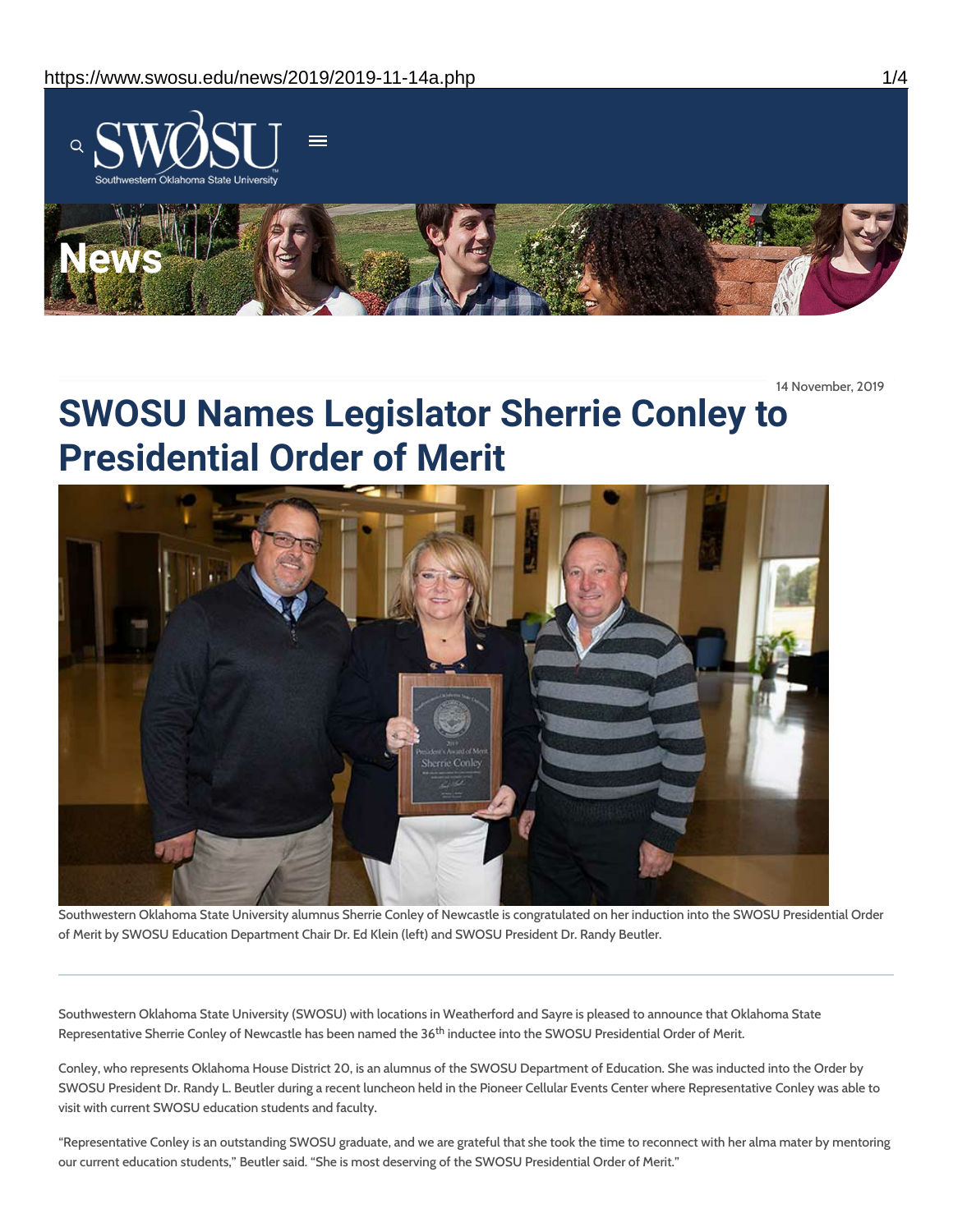#### https://www.swosu.edu/news/2019/2019-11-14a.php 2/4

The SWOSU Presidential Order of Merit is an honor bestowed upon an individual who has shown outstanding achievement on the state, national or international level, in the arts, sciences, business, industry, the professions, sports, social service or public service. The prestigious award represents recognition of significant distinction that a member of the SWOSU family has attained.

SWOSU President Dr. John Hays introduced the award in 2004. The SWOSU Presidential Order of Merit is the highest honor in the personal gift of SWOSU's chief executive.

For more information about the SWOSU Presidential Order of Merit, please contact the SWOSU Office of Institutional Advancement at 580-774- 3267.

| Academics                | D                |
|--------------------------|------------------|
| Administration           | D                |
| Alumni and Foundation    | D                |
| Community                | D                |
| Events                   | $\triangleright$ |
| <b>Faculty and Staff</b> | D                |
| Miscellaneous            | D                |
| Sayre                    | D                |
| <b>Students</b>          | D                |
|                          |                  |

| <b>Archive Links</b> |   |
|----------------------|---|
| 2018                 | D |
| 2019                 | D |
| 2020                 | D |
| Archive              | D |
|                      |   |



## Weatherford Campus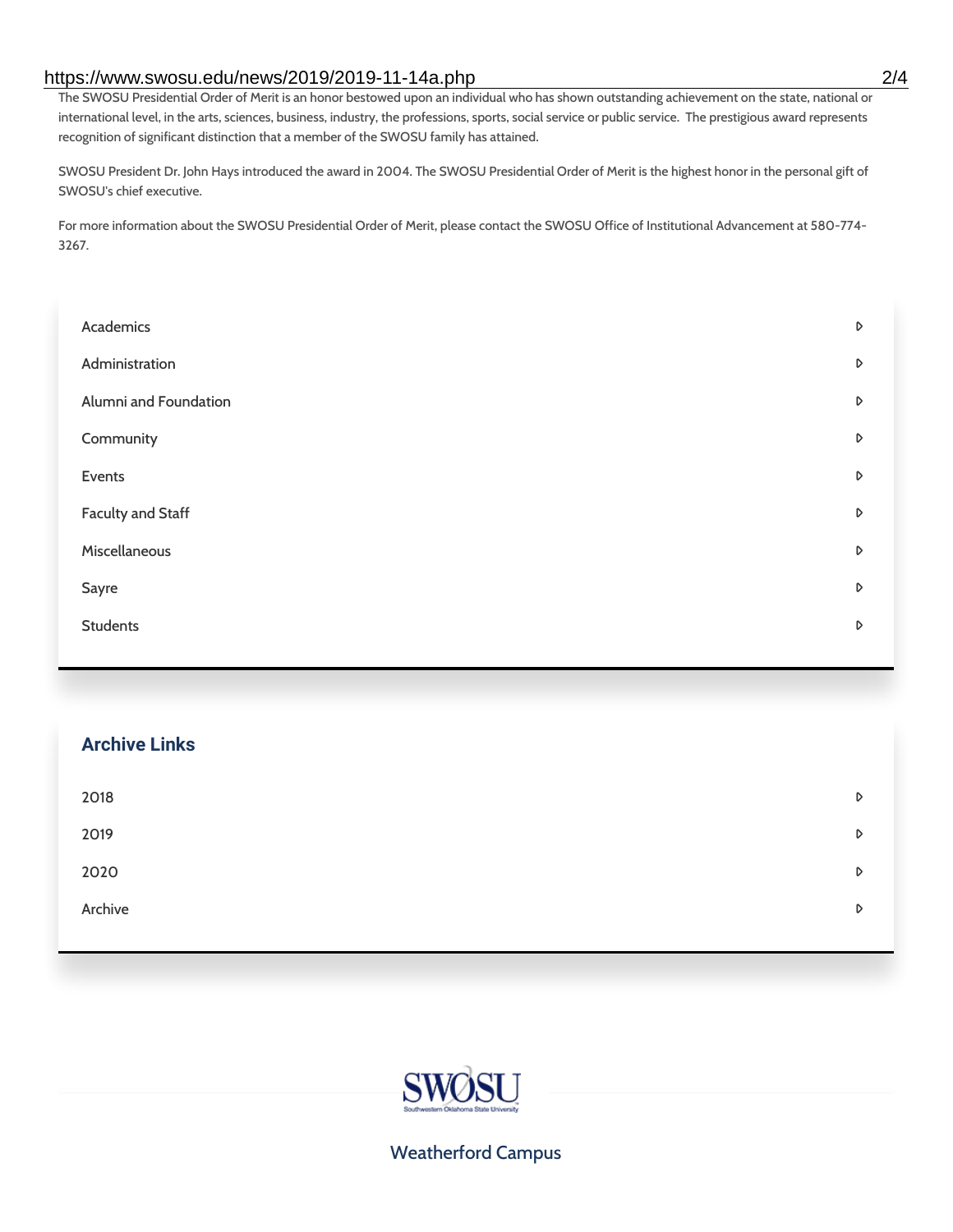100 Campus Drive Weatherford, OK 73096

## Sayre Campus

409 E Mississippi Ave Sayre, OK 73662

Connect to Us



Contact [Information](https://www.swosu.edu/about/contact.php) [University/Facility](https://www.swosu.edu/about/operating-hours.php) Hours [Campus](https://map.concept3d.com/?id=768#!ct/10964,10214,10213,10212,10205,10204,10203,10202,10136,10129,10128,0,31226,10130,10201,10641,0) Map Give to [SWOSU](https://standingfirmly.com/donate) Shop [SWOSU](https://shopswosu.merchorders.com/)



**[Directory](https://www.swosu.edu/directory/index.php)** 

[Calendar](https://eventpublisher.dudesolutions.com/swosu/)

[Apply](https://www.swosu.edu/admissions/apply-to-swosu.php)

[GoSWOSU](https://qlsso.quicklaunchsso.com/home/1267)

[Jobs@SWOSU](https://swosu.csod.com/ux/ats/careersite/1/home?c=swosu)

Current [Students](https://bulldog.swosu.edu/index.php)

[Faculty](https://bulldog.swosu.edu/faculty-staff/index.php) and Staff

**Enrollment Management** [580.774.3782](tel:5807743782)